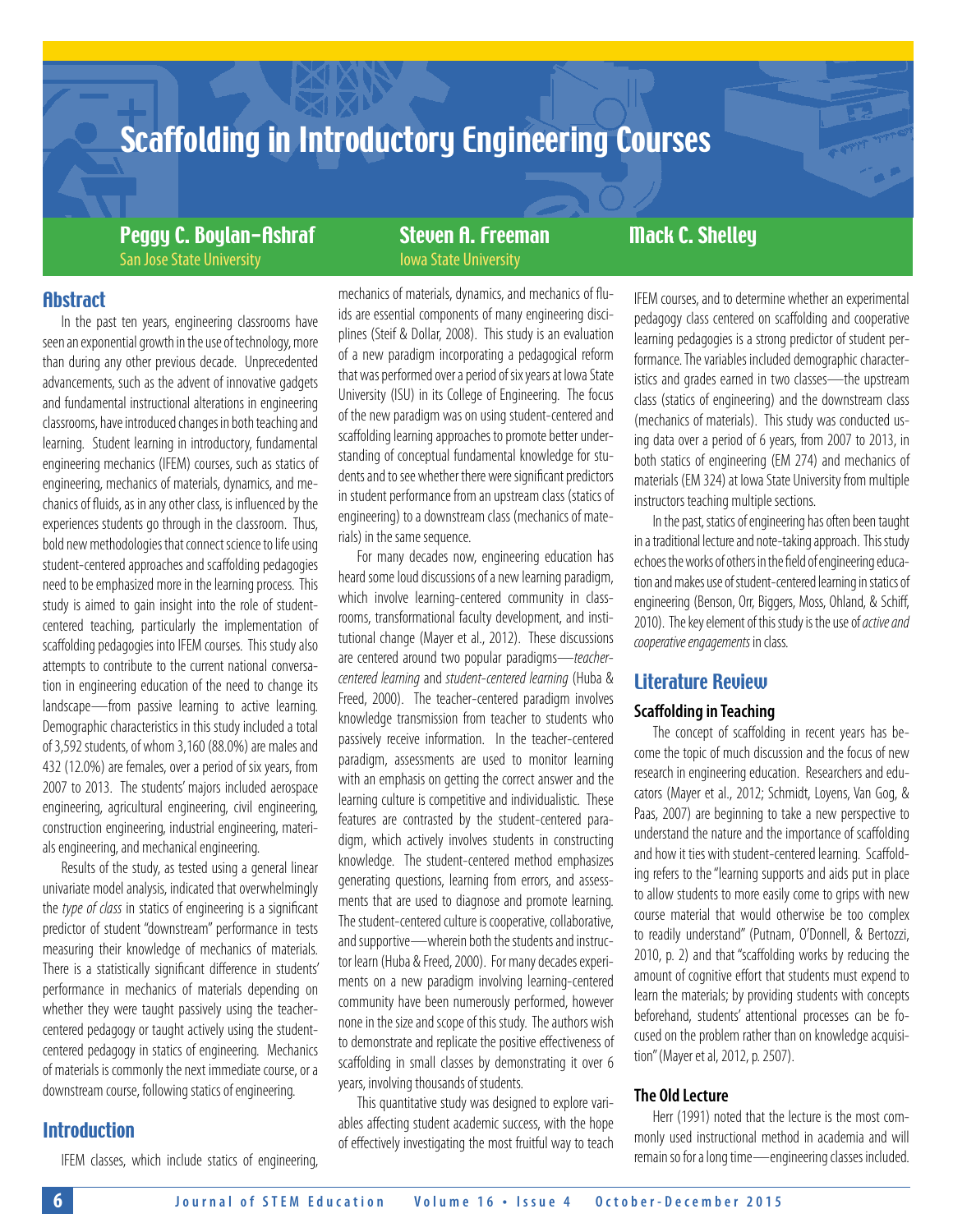Appropriate uses of lecture are to collect, organize and report materials on a topic; to demonstrate enthusiasm for the subject and to share personal experiences related to the subject; to explain complex concepts and ideas introduced in the reading; and to suggest appropriate contexts for such concepts (Cooper & Robinson, 2000). Lecture preparation is also a useful tool for faculty to reflect on the course content. With its own inherent advantages, the lecture mode of instruction has been the conventional way of teaching classes in engineering and has always been credited with being able to cover more information compared to an active and cooperative mode of instruction (Cooper & Robinson, 2000), which takes relatively more time. The lecture method has also been criticized for covering too much information by supporters of the student-centered instructional pedagogies supporters, who stress the importance of covering subjects more in-depth instead of rushing through the topics (Steward-Wingfield & Black, 2005).

#### **The New Student-Centered Learning Lecture**

Currently, the cooperative learning model appears to be the center of attention in the discussion of teaching IFEM classes, such as statics of engineering, mechanics of materials, dynamics, and mechanics of fluids (Felder & Brent, 2001). Cooperative learning is an ecological model, where building an open-minded, trusting climate of social interdependence is emphasized (Schul, 2011). The concept of cooperative learning has a strong theoretical base going back to the work of Deutsch around 1920 with research on specific classroom applications beginning around 1970 (Slavin, 1991). According to Slavin, to establish such a climate of inquiry, participants must accept certain responsibilities and interact in certain ways. Learners comfortable with passively listening and memorizing will not easily take to being challenged as proactive learners. They will be at the least anxious, and more likely resistant, resentful, or angry (Slavin, 1991).

For the engineering educator, the power of cooperative learning is not easy to harness. It takes extensive training, practice, and preparation time; and for the neophyte faculty member, this can be highly time-consuming (Felder & Brent, 2001). Foremost it requires major change in personal perspective. No longer is an instructor the subject matter expert, up front and in control, but instead instructors become facilitators, resource providers, and process evaluators (Schul, 2011)—skills most new faculty do not have, have not practiced, and often do not feel comfortable performing. Thus, when applying cooperative learning in IFEM classes, one must be cognizant of the five suggested elements according to the Johnson and Johnson model (Johnson & Johnson, 1984):

1. Learners must develop a sense of belonging and be taught the social skills necessary for collaborative effort, such as leadership, listening, reflecting, and conflict resolution.

- 2. Learners must have face-to-face interaction. If together students do not explain, argue, formulate, and reach a consensus on results/methods, the overwhelmingly positive cognitive and affective outcomes of cooperative learning will not be realized. This is an application of the old saying: "When you teach, you learn".
- 3. Each participant must pull his/her own weight. Task assignments and evaluation and feedback, both from the instructor and peers, must assure individual accountability for every student.
- 4. Learners must process and reflect on their group's interaction. This involves how well they are working together and how they can improve.
- 5. Learners must work toward positively interdependent goals. Students must be as concerned with the learning performances of their peers as they are about their own.

The effects of cooperative learning have been researched by numerous scholars (Cooper & Robinson, 2000; Davidson & Worsham, 1992; Nagel, 2008; Slavin 1991; Slavin & Oickle, 1981) for many decades with student levels ranging from pre-schoolers to college undergraduates. Slavin (1991) looked thoroughly at sixty studies in elementary and secondary schools with treatment and control groups that studied the same objectives for at least four weeks. Johnson and Johnson (1984) worked over a period of twelve years on 521 studies chosen from over 1000 articles, with subjects across all levels of education (pre-schoolers to college undergraduates). All these scholarly studies showed that *if* the elements of positive interdependence and individual accountability are present, cooperative learning consistently promotes higher achievement. In regard to achievement, "the evidence is overwhelming that cooperation is effective for a wide range of goals, tasks, technologies, and individuals of different achievement levels, backgrounds, and personalities" (Johnson & Johnson, 1984, p. 170). "Achievement effects of cooperative learning have been found to be about the same degree at all grade levels, in all major subjects" (Slavin, 1991, p.71). Slavin continued by saying, "Effects are equally positive for high, average, and low achievers" (Slavin, 1991, p. 71).

 Johnson and Johnson (1984) stressed the presence of considerable face-to-face interaction and group processing to improve overall group functioning as also being important for achievement gains. With the additional presence of these elements, cooperative learning resulted in more frequent use of high-quality reasoning strategies, more frequent transition to higher-level reasoning, and more frequent use of meta-cognitive strategies (Johnson & Johnson, 1984; Slavin, 1991). Equally important, both Slavin and Johnson and Johnson consistently found positive effects for improved interpersonal relations, higher motivation to learn (especially intrinsic motivation),

higher levels of self-esteem, and enhanced multi-ethnic relationships where participants have differentiated, dynamic, and realistic views of others as opposed to static stereotypical views. Slavin (1991) stated, "Although not every study has found positive effects on every non-cognitive outcome, the overall effects of cooperative learning on student self-esteem, peer support for achievement, internal locus of control, time-on-task, liking of class and classmates, cooperativeness, and other variables are positive and robust" (p. 53).

Thus, one of the main challenges of this study was to devise a scaffolding and cooperative learning strategy that not only enhances the experience and effectiveness but also remains within the usual class time period as in a regular lecture format. How scaffolding affects student learning and how can scaffolding and cooperative learning concepts be incorporated into IFEM classes, such as statics of engineering, mechanics of materials, dynamics, and mechanics of fluids without a huge shift from the conventional methods of instruction are the questions that this article attempts to answer.

### Research Question

This study sought to answer the research question *do scaffolding and cooperative learning improve student ability in the next class in the same sequence?*

#### **Methodology**

#### **Population**

The population of this study was engineering students enrolled at ISU. Located in Ames, Iowa, ISU, ranks in the top twenty in engineering bachelor degrees awarded in aerospace, chemical, civil, industrial and manufacturing, mechanical, and computer engineering (Iowa State University website, 2013). The sample population, from which the respondents were drawn, are students enrolled in both statics of engineering (EM 274) and mechanics of materials classes from spring 2007 to spring 2013. The sample consisted of a total of 3,592 students, of whom 3,160 (88.0%) are males and 432 (12.0%) are females. The students' majors included: aerospace engineering, 617 students (17.2%); agricultural engineering, 180 students (5.0%); civil engineering, 655 students (18.2%); construction engineering, 420 students (11.7%); industrial engineering, 22 students (0.6%); materials engineering, 197 students (5.5%); and mechanical engineering, 1434 students (39.9%). There were 67 students (1.9%) who enrolled outside the majors mentioned above.

#### **Design and Procedure**

This study aimed to answer the overarching question of whether the type of class—1) passive instructional method using the teacher-centered pedagogy or 2) *active* instructional method using the student-centered pedagogy in statics of engineering is a significant predictor of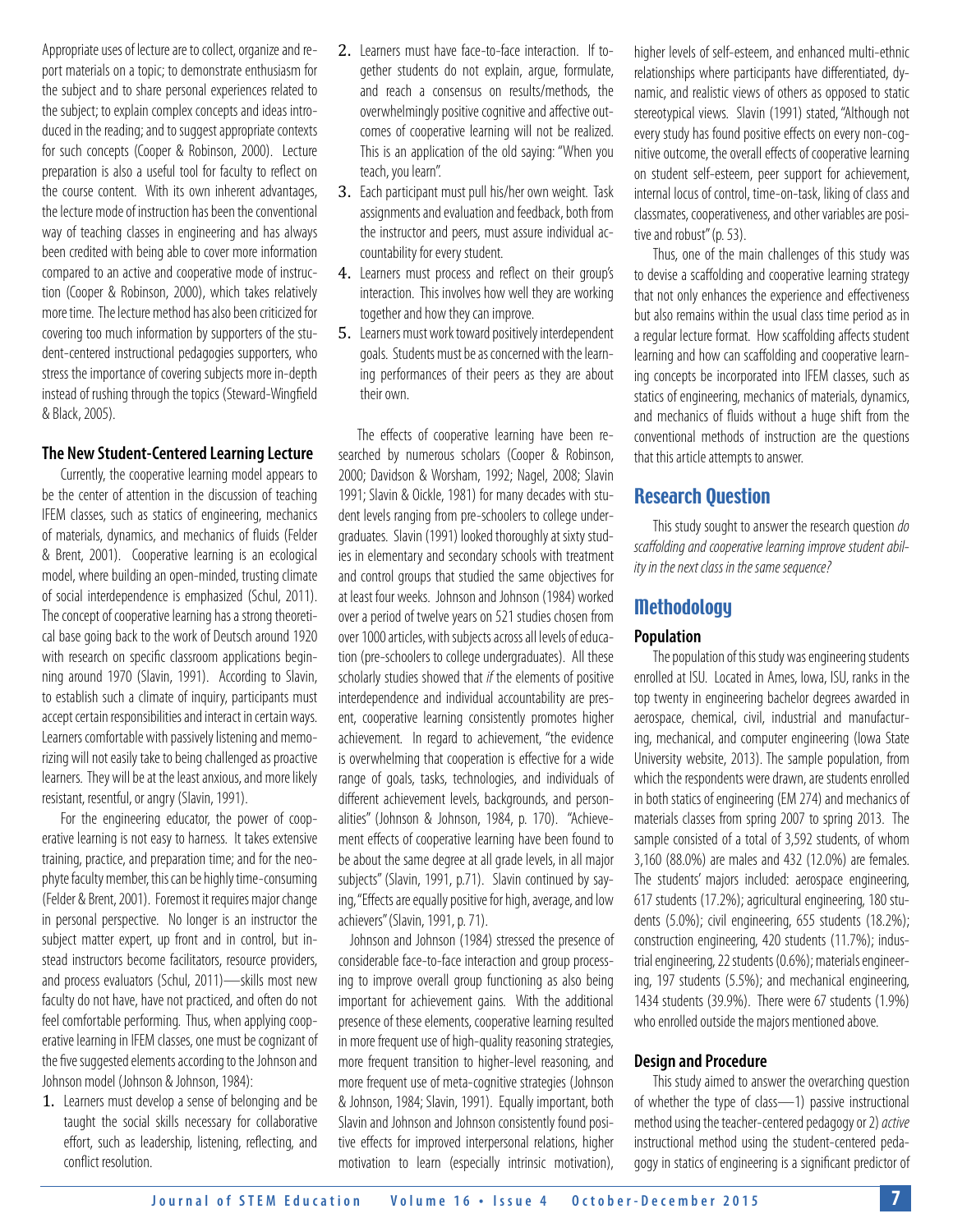| Class Type in Statics                                                                                         | 2007      | 2008    | 2009    | 2010                                            | 2011    | 2012    | 2013       |  |  |
|---------------------------------------------------------------------------------------------------------------|-----------|---------|---------|-------------------------------------------------|---------|---------|------------|--|--|
| Experimental                                                                                                  | 178 (Z)   | 219 (Z) | 229 (Z) | 245 (Z)                                         | 270 (Z) | 259 (Z) | 339 (Z)    |  |  |
| Traditional                                                                                                   | 181 (CEH) |         |         | 235 (DF) 248 ADIJ 261 (BEG) 295 (AC) 287 (AFIJ) |         |         | 346 (ADEH) |  |  |
| non de la constantina de la constantin de la constantin de la constantin de la constantin de la constantin de |           |         |         |                                                 |         |         |            |  |  |

**Table 1. Number of Students and Instructors in Statics of Engineering**

student performance in mechanics of engineering. The passive instructional method using the teacher-centered pedagogy is the traditional 50-minute, three times a week class and the active instructional method using the student-centered pedagogy is an experimental 50-minute, three times a week class, that involved interventions and scaffolding approaches, including supplemental videos and interactive-teaching style. The comparison was designed to focus on student final class grades.

Passive learning featured in this study is the typical lecture format, wherein the instructor speaks at the front of the room and the class sits facing the instructor. Interaction between instructor and students often appeared stiff and limited to questions and answers. The typical lecture format limited interaction among students during class time.

Active learning, on the other hand, as implied by its very title, is something "other than" the traditional lecture format. The concept of active learning in this study is simple, rather than the instructor presenting facts to the students, the students played an active role in learning by exploring issues and ideas under the guidance of the instructor (scaffolding). Instead of memorizing, and being mesmerized by a set of often loosely connected facts, the students learned a way of thinking, asking questions, searching for answers, and interpreting observations within their learning groups during class (cooperative learning).

In this research, a cross sectional, ex-post facto study was carried out on two groups of participants over the period of six years, from spring 2007 to spring 2013: 1) undergraduate students at ISU, who were enrolled in the traditional (passive learning) pedagogy statics of engineering and also mechanics of materials classes from spring 2007 to spring 2013 and 2) undergraduate students at ISU, who were enrolled in the experimental (active learning) pedagogy statics of engineering and also mechanics of materials classes from spring 2007 to spring 2013. Student-centered pedagogy of active learning (experimental group) versus teacher-centered pedagogy of passive learning (traditional group) were only differentiated in statics of engineering, not in mechanics of materials. The mechanics of materials classes were all taught using the teacher-centered pedagogy throughout the 6 years of this study.

#### *Independent Variable*

The independent variable used in this study is *class* 

*grades in statics of engineering*. There were 2 types of classes in statics of engineering: the passive learning classes and the active learning classes. Additional covariates, described below, also were incorporated into the model, to account for the role of individual student differences and to adjust for potentially confounding variables.

#### *Dependent Variable*

The dependent variable used in this study is *class grades in mechanics of materials.* 

A student database was obtained from the Office of the Registrar at ISU. One of the authors (Instructor Z) of this paper taught the experimental, student-centered pedagogy classes in statics of engineering continuously each semester, from spring 2007 to spring 2013. Ten members of the faculty (Instructors A-J) of the aerospace engineering department at ISU taught the traditional, teacher-centered pedagogy classes in statics of engineering and also all of the mechanics of materials classes, from spring 2007 to spring 2013. A breakdown of the number of students as well as instructors taught is shown in Table 1 above.

Instructor Z who taught all the sections and classes of statics of engineering through this study was a graduate student/lecturer. Instructors A-J who taught all the sections and classes of statics of engineering and mechanics of materials were senior tenured professors. Due to the numerous instructors involved in this study, both classes were designed with as many similarities as possible. Both classes shared same syllabus in all their respective sections; all instructors covered the same material throughout the semester; all sections used the same textbook, all instructors gave identical exams throughout the semester, all sections were aided by the same teaching assistants, all instructors used the same grading scheme (deducted the same number of points during examinations and homework) and grading scale. These similarities occurred throughout the entire study. In addition, an analysis of variance was conducted to see if there were substantial differences in student performance across the 10 traditional instructors. There was not a significant difference  $(p > 0.05)$  that would provide evidence to support a conclusion that within-group differences (across traditional instructors in statics of engineering) were important.

The independent and dependent variables of grade performance is measured on an ordinal grading scale ranging between 0.00 (F) and 4.00 (A).

#### **Data Analysis**

This study employed an independent samples t-test, a nonparametric independent samples test, and a general linear univariate model analysis to understand the outcome of student learning effectiveness concerning the impact of learning interventions in a downstream class (mechanics of materials) using student-centered pedagogy on their academic learning in the upstream class (statics of engineering). With the hope of effectively investigating the most fruitful way to teach IFEM courses, this study aimed to answer the overarching question of whether the type of class in statics of engineering—1) the *traditional*  50-minute, three times a week classes (passive, teachercentered learning pedagogy) or 2) the *experimental*  pedagogy, 50-minute, three times a week classes, which involved interventions including scaffolding (e.g., thinkpair-share, one-minute muddiest point, and problem solving in groups (Angelo & Cross, 1993), supplemental videos and interactive-teaching style (active, student-centered learning pedagogy)—is a significant predictor of student performance in the mechanics of materials class. Quantitative data collection was employed, which allowed the data to be analyzed using statistical analysis procedures provided in SPSS statistical software. To ensure confidentiality, a dataset was built using student identification numbers; however, as soon as the dataset was completed, all student identifiers were removed prior to statistical analysis and all results are presented in aggregate form such that no individuals can be identified. This ensured that the investigators of this project cannot identify the individuals to whom the data pertain. An exempt classification for the human subjects research was obtained from the ISU Institutional Review Board.

#### **Results and Discussion**

Out of the 3,592 cases (students enrolled in both statics of engineering and mechanics of materials) analyzed in this study, 289 cases (8.05%) were missing data on precollege performance. This percentage (8.05%) of students in the entire dataset was similar to the percentage of international student in the traditional class (7.96%) and the experimental class (8.09%) in statics of engineering. Missing data are frequently encountered and occur in all types of studies, no matter how strictly designed or how hard investigators try to prevent them (Burns et al., 2011; King, 2001; Olinsky, Chen & Harlow, 2003; Rubin, 2004). When predictors and outcomes are measured only once (such as in this study), *multiple imputation of missing val-*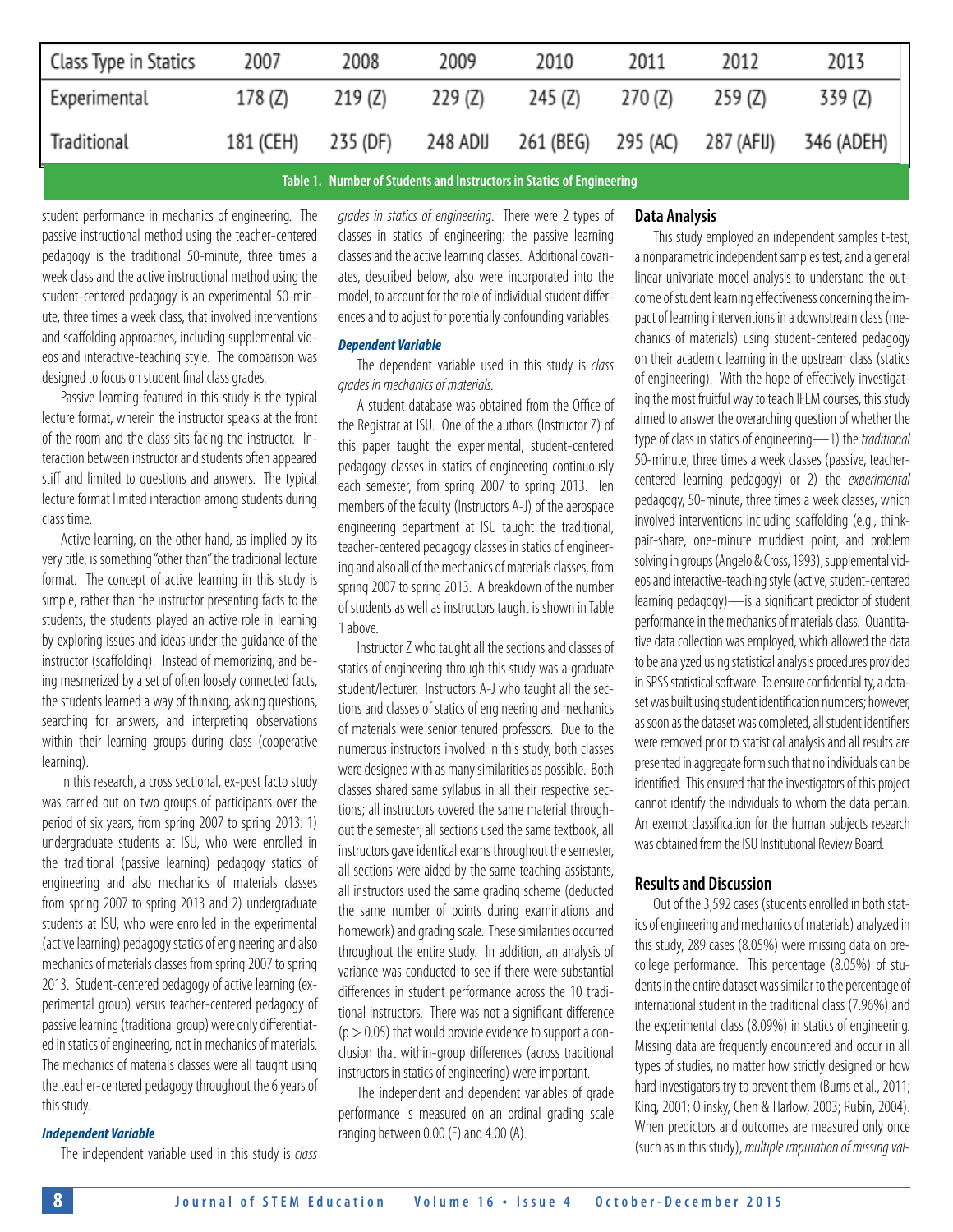*ues* is the advocated approach (King, 2001; Rubin, 2004). In this study, most of the missing data were highly associated with international students; thus trimming the data set was not an option, to avoid reducing the sample size in favor of U.S. students. The multiple imputation approach executed in SPSS (Version 21) conveniently ran simulations and searched for patterns in the available data set by creating a probability-based judgment as to what the missing data would likely be and replace them to create a full data set. In this study, five imputations were used and they were performed in sequence. During each imputation simulation, the missing data were generated to create a model and at the end of the fifth imputation simulation, the values of the five imputations were averaged to take into account the variance of the missing data. This study presents only results of the fifth imputation.

Comparing pre-college performance in Table 2, it is seen that students who were enrolled in the experimental class (active, student-centered learning pedagogy) in statics of engineering started with a slight deficit entering college compared to those who were enrolled in the traditional class (passive, teacher-centered learning pedagogy) in statics of engineering. All the pre-college variables, which included high school grade point average; ACT (American College Testing) subject scores in English, mathematics, and the composite ACT; SAT (Scholastic Aptitude Test) scores in verbal and mathematics subject scores, showed slightly lower means for students enrolled in the statics of engineering experimental class. The deficit in each category is statistically insignificant ( $p > 0.05$ ). It may be interpreted that students in both groups started at the same level entering college, which established the equality of the 2 groups at baseline, before treatment of the active-learning intervention.

An independent samples *t*-test was conducted to determine if there was a difference in student performance in the upstream class (statics of engineering) between those who were taught using the active, student-centered

 $\Box$ 

 $\sim$ 

not assumed

| Imputation |                             | Class Type in<br><b>Statics</b>                                 | Ν    | Μ       | SD     |
|------------|-----------------------------|-----------------------------------------------------------------|------|---------|--------|
|            |                             | Experimental                                                    | 1804 | 3.70    | .36901 |
|            | HS GPA                      | Traditional                                                     | 1788 | 3.72    | .35631 |
|            |                             | Experimental                                                    | 1804 | 25.09   | 4.566  |
|            | <b>ACT English</b>          | Traditional                                                     | 1788 | 25.58   | 4.779  |
|            | ACT                         | Experimental                                                    | 1804 | 28.03   | 3.729  |
|            | Mathematics                 | Traditional                                                     | 1788 | 28.33   | 3.879  |
| 5          | ACT                         | Experimental                                                    | 1804 | 26.59   | 3.548  |
|            | Composition                 | Traditional                                                     | 1788 | 26.94   | 3.768  |
|            |                             | Experimental                                                    | 1804 | 583.01  | 38.368 |
|            | <b>SAT Verbal</b>           | Traditional                                                     | 1788 | 585.84  | 36.685 |
|            | SAT                         | Experimental                                                    | 1804 | 653.05  | 27.846 |
|            | Mathematics                 | Traditional                                                     | 1788 | 655.36  | 29.507 |
|            | SAT                         | Experimental                                                    | 1804 | 1236.06 | 55.313 |
|            | Combination                 | Traditional                                                     | 1788 | 1241.19 | 56.832 |
|            | <b>THE REPORT OF STREET</b> | <b>CONTRACTOR CONTRACTOR</b> IN THE PARTY OF THE REAL PROPERTY. |      |         |        |

**Table 2. Descriptive Statistics of Pre-College Variables**

 $\overline{\cdot}$ 

 $\overline{a}$ 

approach and those taught using the passive, teachercentered approach. The results show that there was a *statistically significant difference* in the scores in *course grade in statics of engineering* between the experimental, active, student-centered class of statics of engineering (*M*=3.24) and for the traditional, passive, teacher-centered class of statics of engineering (*M*=3.13); *t*(3573.539)=4.062, *p* < .001 as seen in the results summarized in Tables 3 and 4. The effect size for this difference was calculated as 0.1348.

These results suggest that active, student-centered pedagogies do have an effect on student performance. In addition, the analyses indicate that even though students who were enrolled in the experimental class of statics of engineering tend to have a slight deficit from their precollege performances as seen in Table 2, they performed better in their college class of statics of engineering, as seen in Tables 3 and 4, when subjected to interventions of active learning pedagogies. The deficit in pre-college performances, as seen in Table 2, is statistically not signifi-

95% CI

Upper

.16401

.16403

|            |                      | Imputation                     |                  |               | <b>Statics</b> | Class Type in<br>N                                                              |      | M    | שנ                 |               |            |
|------------|----------------------|--------------------------------|------------------|---------------|----------------|---------------------------------------------------------------------------------|------|------|--------------------|---------------|------------|
|            |                      | 5                              | Course Grades in |               | Experimental   |                                                                                 | 1804 | 3.24 | .79163             |               |            |
|            |                      |                                | <b>Statics</b>   |               | Traditional    |                                                                                 | 1788 | 3.13 | .83978             |               |            |
|            |                      |                                |                  |               |                | Table 3. Descriptive Statistics of Course Grades in Statics between Class Types |      |      |                    |               |            |
| Imputation |                      |                                |                  | Levene's Test |                |                                                                                 |      |      | t-Test             |               |            |
|            |                      |                                | F                | р             | t              | df                                                                              | р    |      | Mean<br>Difference | Std.<br>Error | 9<br>Lower |
| 5          | Course<br>Grade      | Equal variances<br>assumed     | 9.625            | .002          | 4.063          | 3590                                                                            | .000 |      | .11063             | .02723        | .05724     |
|            | in<br><b>Statics</b> | Equal variances<br>not accumed |                  |               | 4.062          | 3573.539                                                                        | .000 |      | .11063             | .02724        | .05723     |

**Table 4. Independent Samples t-Test of Course Grades in Statics between Class Type**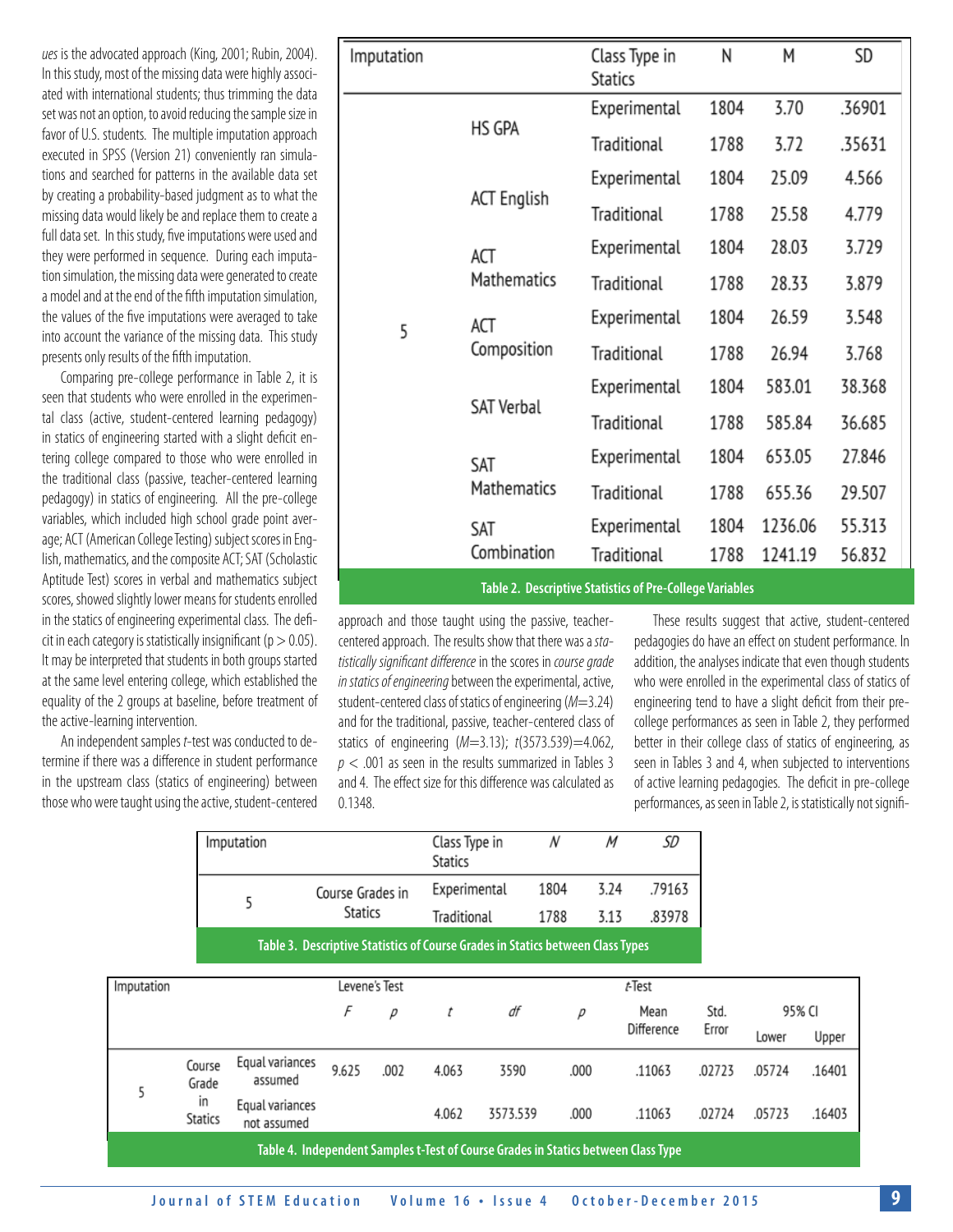|            |                  |  | Imputation                    |                 |               | Class Type in<br>Statics | N        |      | M                                                                                                | SD      |        |        |
|------------|------------------|--|-------------------------------|-----------------|---------------|--------------------------|----------|------|--------------------------------------------------------------------------------------------------|---------|--------|--------|
|            |                  |  | 5                             | Course Grade in |               | Experimental             | 1804     |      | 2.57                                                                                             | 1.18706 |        |        |
|            |                  |  |                               |                 | Mechanics     |                          | 1788     |      | 2.49                                                                                             | 1.19403 |        |        |
|            |                  |  | in Statics                    |                 |               |                          |          |      | Table 5. Descriptive Statistics of Course Grades in Mechanics of Materials between Class Types   |         |        |        |
| Imputation |                  |  |                               |                 | Levene's Test |                          |          |      | t-Test                                                                                           |         |        |        |
|            |                  |  |                               | F               | р             | t                        | df       | р    | Mean                                                                                             | Std.    |        | 95% CI |
|            |                  |  |                               |                 |               |                          |          |      | Difference                                                                                       | Error   | Lower  | Upper  |
| 5          | Course<br>Grades |  | Equal<br>variances<br>assumed | .223            | .637          | 2.124                    | 3590     | .034 | .08437                                                                                           | .03973  | .00647 | .16226 |
|            | in Mechanics     |  | Equal<br>variances not        |                 |               | 2.124                    | 3589.966 | .034 | .08437                                                                                           | .03973  | .00648 | .16226 |
|            |                  |  |                               |                 |               |                          |          |      | Table 6. Independent Samples t-Test of Course Grades in Mechanics between Class Types in Statics |         |        |        |

cant ( $p > 0.05$ ). It may be concluded that students in the traditional and experimental groups started at the same level entering their engineering journey.

Two measures were taken to answer the overarching question of whether the type of upstream class (statics of engineering)—1) the traditional 50-minute, three times a week classes (passive, teacher-centered learning pedagogy) or 2) the experimental pedagogy, 50-minute, three times a week classes, which involved interventions including scaffolding, supplemental videos and interactive-teaching style (active, student-centered learning pedagogy)—is a significant predictor in the downstream class (mechanics of materials).

*First*, an independent samples t-test was conducted to see if there was a difference in student performance in mechanics of materials between students taught using

| <b>Hypothesis Test Summary</b>                                                                           |                                            |      |                                |  |  |  |  |  |  |
|----------------------------------------------------------------------------------------------------------|--------------------------------------------|------|--------------------------------|--|--|--|--|--|--|
| <b>Null Hypothesis</b>                                                                                   | <b>Test</b>                                | Sig. | Decision                       |  |  |  |  |  |  |
| The distribution of Course Grade in Mechanics is the<br>same across categories of Class Type in Statics. | Independent-Samples<br>Mann-Whitney U Test | .022 | Reject the<br>null hypothesis. |  |  |  |  |  |  |
| Asymptotic signicances are displayed. The significance level is .05.                                     |                                            |      |                                |  |  |  |  |  |  |
| Figure 1. Results of nonparametric independent samples test of grades in mechanics of materials from     |                                            |      |                                |  |  |  |  |  |  |

 **SPSS (Version 21).**

the active, student-centered approach in statics of engineering and students taught using the passive, teachercentered approach in statics of engineering. Indeed, there was a *statistically significant difference* in the scores in *course grade in mechanics of materials* for the students enrolled in the experimental, active, student-centered class of statics of engineering (*M*=2.57) and for the students

enrolled in the traditional, passive, teacher-centered class of statics of engineering (*M*=2.49); *t*(3590)=2.124, *p* = .034, as seen in Tables 5 and 6. The Cohen's d effect size for this data was 0.0672.

Due to violations of normality when examining a histogram of the dependent variable, the independent samples *t*-test of Tables 5 and 6 was validated using a nonparametric

| Tests of Between-Subjects Effects                           |                         |                               |      |                |              |      |       |                            |                    |  |
|-------------------------------------------------------------|-------------------------|-------------------------------|------|----------------|--------------|------|-------|----------------------------|--------------------|--|
| Dependent Variable: course grades in mechanics of materials |                         |                               |      |                |              |      |       |                            |                    |  |
| Imputation                                                  | Source                  | Type III<br>Sum of<br>Squares | df   | Mean<br>Square | F            | р    | $n^2$ | Noncentrality<br>Parameter | Observed<br>Powerb |  |
|                                                             | <b>Corrected Model</b>  | 1269.005<br>a                 | 10   | 126.90<br>0    | 118.775      | .000 | .249  | 1187.745                   | 1.000              |  |
|                                                             | Intercept               | 9.228                         | 1    | 9.228          | 8.637        | .003 | .002  | 8.637                      | .836               |  |
|                                                             | Course Grade in Statics | 1217.356                      | 1    | 1217.35<br>6   | 1139.40<br>4 | .000 | .241  | 1139.404                   | 1.000              |  |
|                                                             | Major                   | 19.491                        | 7    | 2.784          | 2.606        | .011 | .005  | 18.243                     | .899               |  |
| 5                                                           | Gender                  | .342                          | 1    | .342           | .320         | .571 | .000  | .320                       | .087               |  |
|                                                             | Class Type in Statics   | 22.363                        | 1    | 22.363         | 20.931       | .000 | .006  | 20.931                     | .996               |  |
|                                                             | Error                   | 3825.992                      | 3581 | 1.068          |              |      |       |                            |                    |  |
|                                                             | Total                   | 28101.85<br>8                 | 3592 |                |              |      |       |                            |                    |  |
|                                                             | Corrected Total         | 5094.997                      | 3591 |                |              |      |       |                            |                    |  |
| a.R Squared = .249 (Adjusted R Squared = .247)              |                         |                               |      |                |              |      |       |                            |                    |  |
| b. Computed using alpha = 0.05                              |                         |                               |      |                |              |      |       |                            |                    |  |
| Table 7                                                     |                         |                               |      |                |              |      |       |                            |                    |  |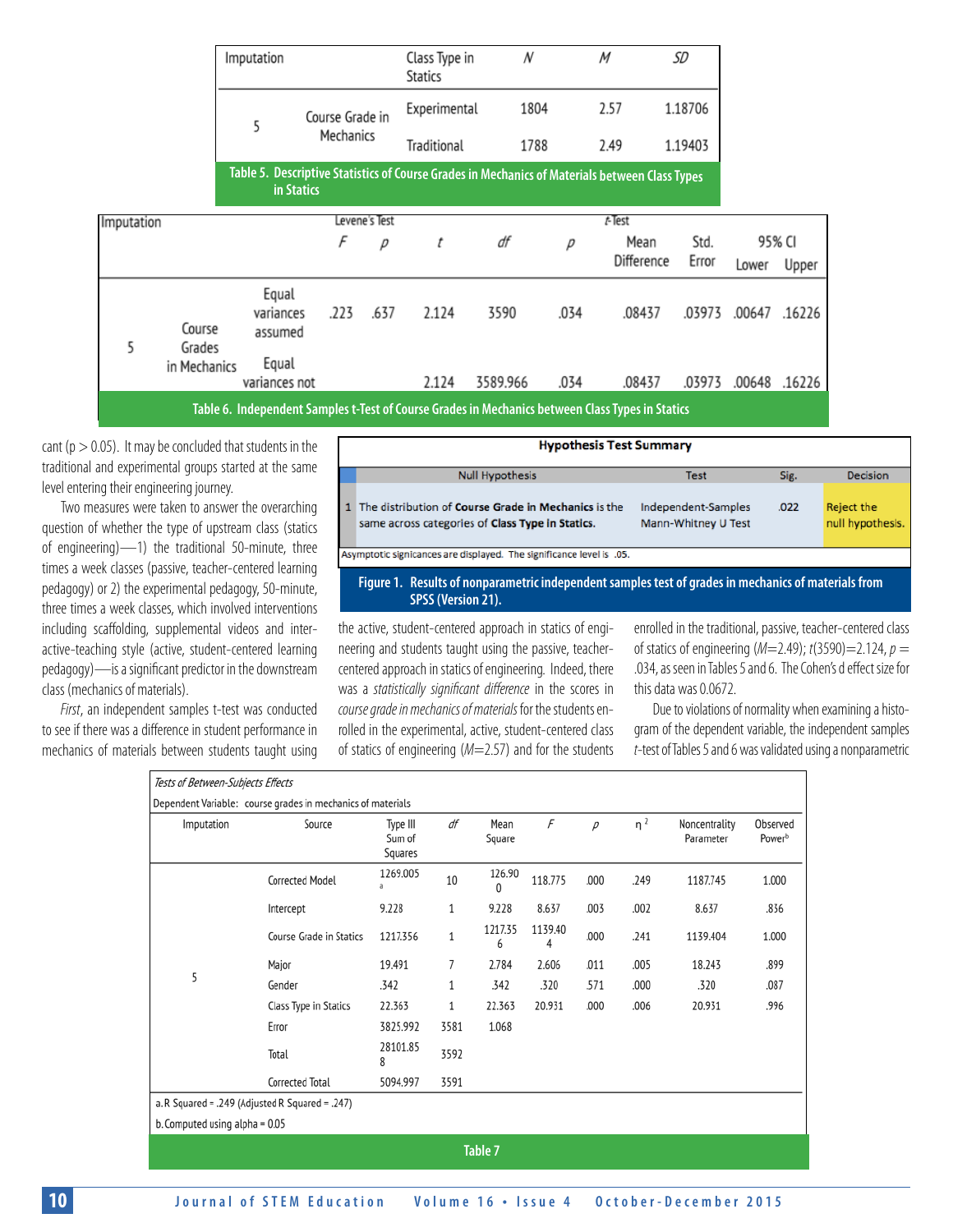independent samples tests, as seen in Figure 1.

The reason this study uses a nonparametric independent samples test is because this approach tests hypotheses while not making assumptions about the population parameters. This approach has the advantage that it applies to a more general condition than do parametric tests (such as the independent samples t-test explained earlier). After observations of histograms of both the independent and dependent variables are clear they show no trend of normal distribution, a nonparametric test was justified. The Mann-Whitney customized test was chosen in SPSS (Version 21) while performing the nonparametric independent samples test.

The result of Figure 1 suggests that indeed the hypothesis concerning the distribution of grades in mechanics of materials is the same across categories of class type in statics of engineering is rejected ( $p < 0.05$ ).

*Second*, a general linear univariate model analysis, as seen in Table 7, was used to estimate the impact on student learning effectiveness of learning interventions in the downstream class (mechanics of materials) using student-centered pedagogy on their academic learning in the upstream class (statics of engineering). Student major, gender, and course grade in statics of engineering were incorporated into the model to control for possible sources of confounding.

The results in Table 7 reconfirmed the independent samples t-test and the nonparametric independent samples test, in demonstrating that the type of class in statics of engineering—the experimental class (active, studentcentered learning pedagogy) or the traditional class (passive, teacher-centered learning pedagogy) is a significant predictor of student performance in mechanics of materials. In addition, these results show that course grade in statics of engineering and major are also significant predictors in performance in mechanics of materials; while gender is not a significant predictor.

# Limitations of Study

The results of this study were as expected and were supported by the literature regarding student-centered learning for the development of curriculum in engineering education. However, the study was not without limitations:

- 1. Creating an active, student-centered class is not an easy task for an educator. It takes formal training, experience, and a commitment in terms of willingness to make a change in personal perspective and in terms of time and effort. A novice attempt at creating such an environment could very well not meet standards of treatment fidelity.
- 2. The sample was not a cross-sectional representation of overall college student populations. The gender ratio strongly favored males, with 3,160 (88.0%) males and

432 (12.0%) females. Although the gender ratio is considerably less female than the campus as a whole (44%) and less than the majority female population of academic generally, the sample gender distribution more closely reflects the representation of female students within engineering majors.

- 3. The differences of engineering majors analyzed in this study, although was a predictor of student performance, is not part of the hypothesis of this paper, and thus is not pursued in its discussions.
- 4. Participants were all learning from a small content domain of engineering mechanics courses, statics of engineering and mechanics of materials.

# **Conclusions**

This study was begun in hopes of being able to answer the overarching research question: *do scaffolding and cooperative learning improve student ability in the next class in the same sequence?* Class type in statics of engineering—whether 1) the traditional 50-minute, three times a week classes (passive, teacher-centered learning pedagogy) or 2) the experimental pedagogy, 50-minute, three times a week classes, which involved interventions including scaffolding, supplemental videos and interactive-teaching style (active, student-centered learning pedagogy)—is a significant predictor of student performance in mechanics of materials. In addition, grades in statics of engineering, as well as students' major, are also clearly significant predictors of performance in mechanics of materials, as summarized below:

- 1. The type of class (experimental or traditional) in statics of engineering is a statistically significant predictor of performance in mechanics of materials.
- 2. Performance in statics of engineering is a statistically significant predictor of performance in mechanics of materials.
- 3. Major is a statistically significant predictor of performance in mechanics of materials.
- 4. Gender is not a statistically significant predictor of performance in mechanics of materials.

# Recommendations to Faculty and Future Researchers

Thus, the authors' recommendation is that large IFEM classes, such as statics of engineering, mechanics of materials, dynamics, and mechanics of fluids do not have to be engineering's workhorse. Any faculty member having the privilege of teaching them can restructure the course following student-centered pedagogies and simultaneously benefit by the chance to experience a renewed craft of teaching. The following recommendations are based on the conclusions of this study:

1. Engineering faculty should be encouraged to use scaffolding and cooperative learning pedagogies in their

classroom instruction, particularly in IFEM classes.

- 2. Resources and support within engineering departments should be made available for engineering faculty to learn how to implement student-centered pedagogies in their classrooms.
- 3. Further study is needed to determine which studentcentered strategies engineering professors are most comfortable with and use most effectively.
- 4. Further study is needed to determine which studentcentered strategies have the greatest impact on student learning.
- 5. Further study is needed to determine which training techniques are most effective in working with engineering faculty to increase their use of studentcentered strategies.
- 6. Further study is needed to determine the effects of student-centered learning in dynamics and mechanics of fluids.
- 7. Further study is needed to determine the effects of student-centered learning in upper-level major classes.
- 8. Further study is needed to explore the correlation of student-centered learning in introductory, fundamental classes, such as statics of engineering, mechanics of materials, dynamics, and mechanics of fluids with critical thinking in upper-level major classes.
- 9. Differences across engineering majors analyzed in this study are not part of the hypothesis of this paper, and thus is not pursued herein."

# **Acknowledgement**

The researchers would like to express their gratitude to the Department of Aerospace Engineering at ISU, and particularly to its many members of the faculty teaching statics of engineering and mechanics of materials from spring 2007 to spring 2013 for their support of this project.

# **References**

- Angelo, T. A., & Cross, K. P. (1993). *Classroom assessment techniques*. San Francisco: Jossey–Bass.
- Benson, L., Orr, M., Biggers, S., Moss, W., Ohland, M., & Schiff, S. (2010). Student-centered active, cooperative learning in engineering. *International Journal of Engineering Education, 26*(5), 1097-1110.
- Burns, R. A., Butterworth, P., Kiely, K. M., Bielak, A. A., Luszcz, M. A., Mitchell, P., Christensen, H., Von Sanden, C., & Anstey, K. J. (2011). Multiple imputation was an efficient method for harmonizing the Mini-Mental State Examination with missing item-level data. *Journal of Clinical Epidemiology, 64*(7), 787-793.
- Cooper, J. L., & Robinson, P. (2000). The argument for making large classes seem small. Retrieved from ERIC database. (EJ608310).